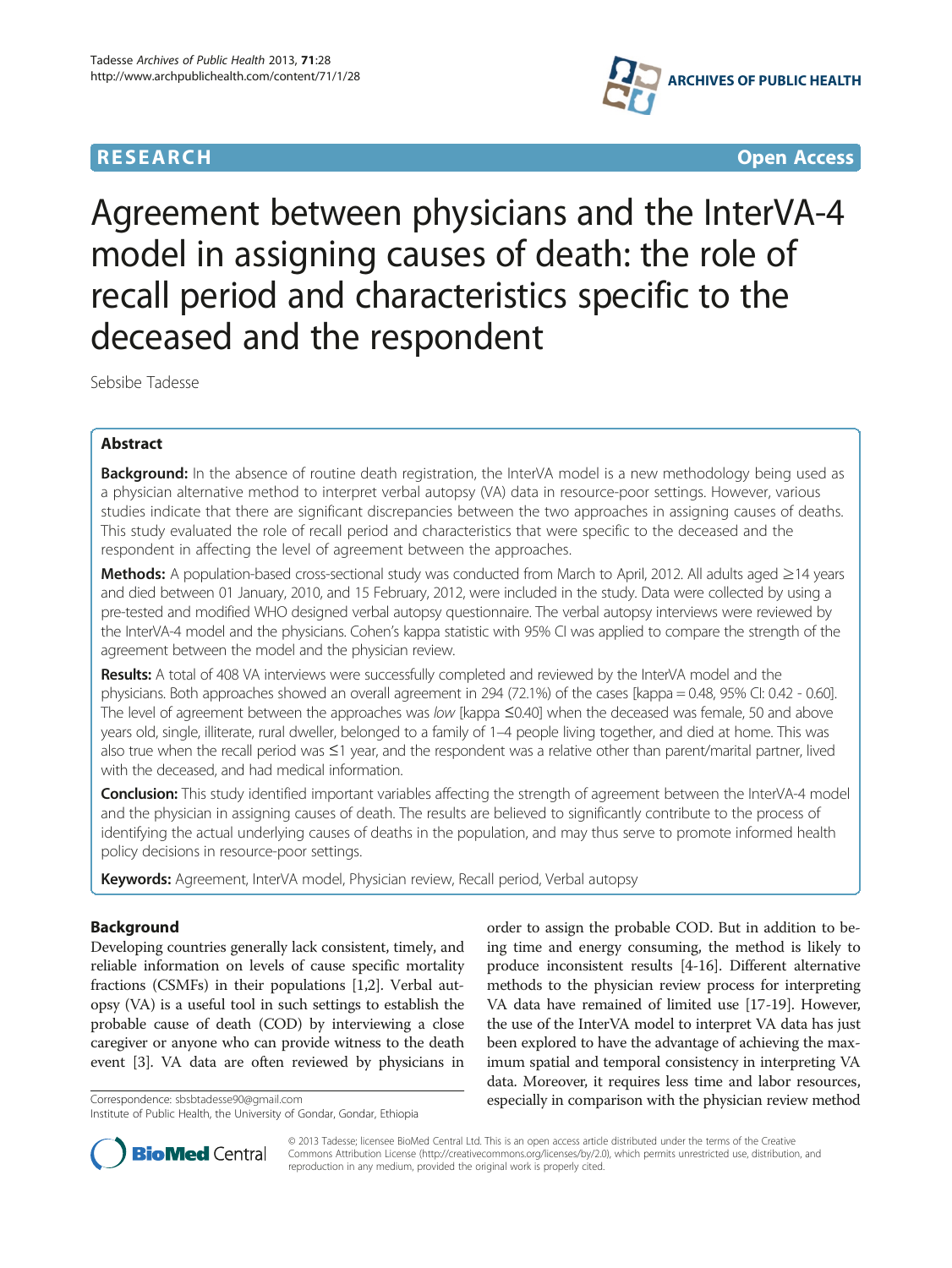[[20](#page-5-0)-[22\]](#page-5-0). Also, it is freely available in the public domain, making it ideal for resource-constrained settings [[23](#page-5-0)].

Various studies have been conducted to compare the performance of the InterVA model as a physician alternative method to interpret VA data [[12,20,24,25](#page-5-0)]. However, the results still show some discrepancies in comparison to the physician review. Moreover, the role of recall period and characteristics specific to the deceased and the respondent in affecting the level of agreement between the two approaches have not been assessed. Therefore, this study is designed to evaluate the role of recall period and characteristics specific to the deceased and the respondent in affecting the level of agreement between the InterVA model and the physician. The study results are believed to significantly contribute to the process of identifying the actual underlying CODs in the population, and may thus serve to promote informed health policy decisions in resource-poor settings.

## Methods

A population-based cross-sectional study was carried out from March to April, 2012, in Dabat Health and Demographic Surveillance System site (HDSSs), hosted by the University of Gondar. The site is located in a district known as Dabat, northern Ethiopia, which has an estimated population of 46,165 living in 7 rural and 3 urban "kebeles" (the smallest administrative units in Ethiopia). The local communities largely depend on subsistence agriculture. Information on vital events, like birth, death, and migration are collected quarterly [[26](#page-5-0)].

## Study population and data collection

All adults aged ≥14 years and died between 01 January, 2010, and 15 February, 2012, in the area were included in the study. This period was preferred in order to obtain an adequate number of deaths without a marked recall bias. It is believed that adult deaths were remembered very well.

Pre-tested and modified WHO and INDEPTH [\[27,28](#page-6-0)] designed VA questionnaire was used to collect the data. The VA questionnaire included open narrative, medical histories, and closed questions. The narrative section was used to record free explanations of the circumstances of deaths; the medical history sections were used to extract data from medical certificates, and the closed section dealt with specific signs, symptoms, and conditions leading to death. Three trained supervisors and nine data collectors who had rich experience in the job participated in the data collection processes. After obtaining informed written consents, the data collectors interviewed a close relative, a friend, or neighbors of the deceased person who witnessed the death.

The VA questionnaire was translated into "Amharic" (the local language) and back to English to maintain the consistency of the questions. The training of the data

collectors and supervisors emphasized issues, such as the selection of eligible respondents, approaching grieving respondents, time of interviews, and compiling narrative responses (ensuring that duration, frequency, severity, and sequence of symptoms were mentioned). The principal investigator and the supervisors coordinated the interview process, made spot-checks, and reviewed the completed questionnaire on daily bases to ensure the completeness and consistency of the data collected .They also conducted random quality checks by re-interviewing about 10% of the respondents. The VA questionnaire was pre-tested to identify potential problem areas, unanticipated interpretations, and cultural objections to any of the questions on 25 respondents (near Dabat district) with characteristics similar to the study subjects. Based on the pre-test results, the questionnaire was adjusted contextually. Data entry was carried out by the principal investigator and another independent data clerk and was then compared to check for any variation in results.

## Interpretation of VA data

The InterVA-4 model and the physician reviewed the same basic data from the VA questionnaire independently. That is, both methods utilized information in the open narrative, medical history, and the closed-ended section to assign the probable COD.

## Physician interpretation

Two independent physicians reviewed each VA questionnaire independently to assign a single COD based on ICD-10. The ICD-10 list had unique codes for diseases, signs, symptoms, abnormal findings, complaints, social circumstances, and external causes of injury [\[22](#page-5-0)]. The physicians met subsequently to reach consensus on cases where there were differences of opinion. If no physician consensus was reached after discussion, the COD was regarded as indeterminate. The physicians were trained in procedures on assigning COD and given details of the study area and study population. However, they were not given any special briefings on the probabilistic model so as not to encroach on their professional freedom. In spite of that, however, their review process was closely monitored and that they be not direct beneficiaries of the research output was ensured.

#### Interpretation of the InterVA model

The model relates a range of input indicators, such as age, sex, physical signs and symptoms, medical history, and the circumstances of death to likely CODs using the Bayesian probabilities [\[22\]](#page-5-0). The model results in up to three likely causes per case when possible; each associated with a quantified likelihood. To assign an estimate of the overall certainty for that patient, the model gives the average likelihood for a maximum of three CODs [\[23\]](#page-5-0). In this study, a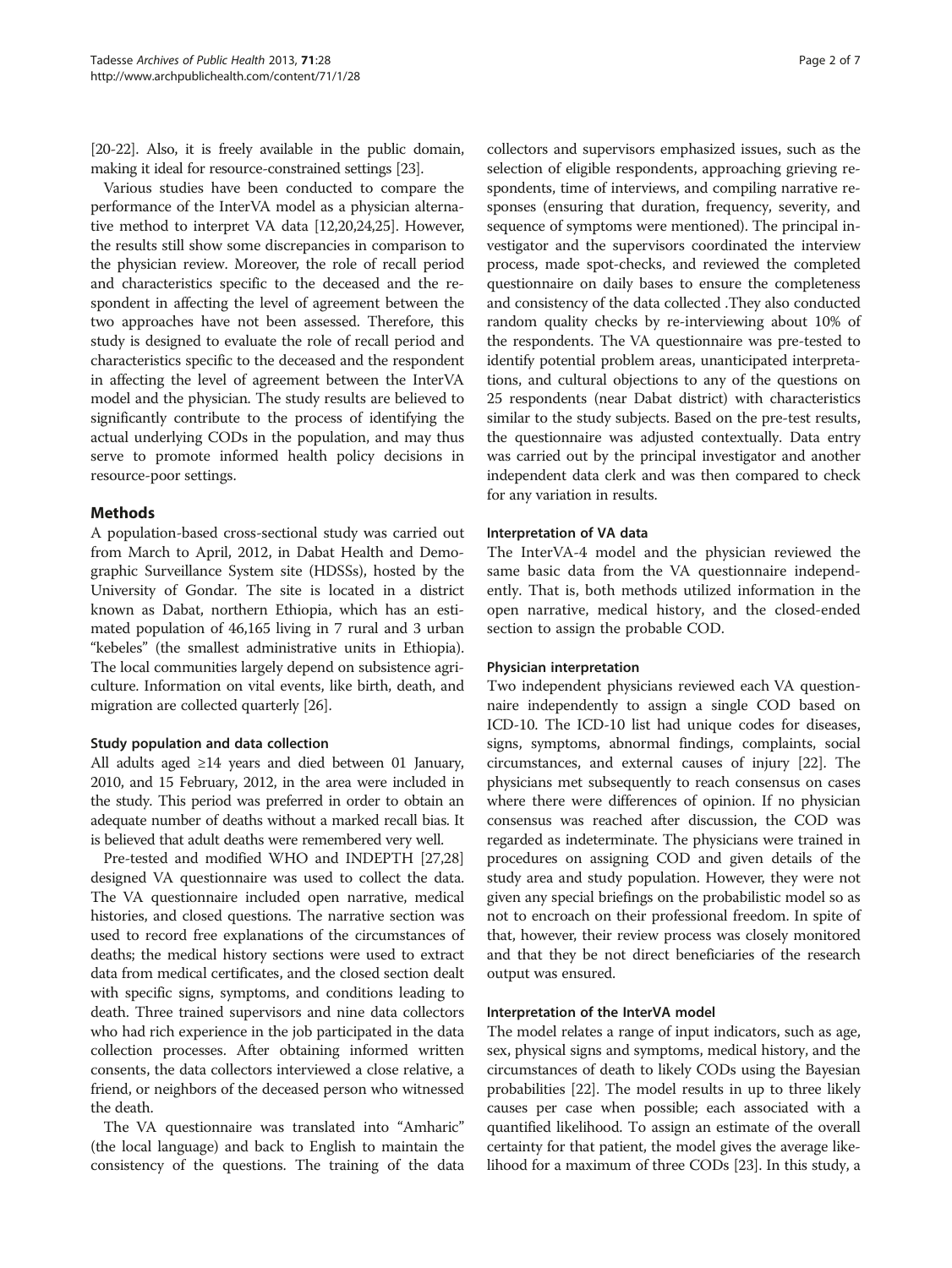high prevalence of malaria and HIV/AIDS were used as basic epidemiological parameters for the model as their prevalence varied from place to place. Data were entered into the already specified batchin.csv file format of InterVA version 4, and a readable text output log file format was chosen to assign the possible COD responsible for the death of each individual.

#### Agreement between the InterVA model and the physician

The most probable CODs assigned by the model were considered to facilitate comparison with the single CODs which were assigned by the physician. In a case where there was more than one probable CODs provided by the InterVA-4 model, the second and the third, if any, CODs were considered to compare the agreement between the model and the physician reviews. Agreement between the two approaches was sought at chapter heading level of ICD-10. All CODs in both methods were re-categorized into 9 main groups for two reasons. The first reason was to have meaningfully comparable COD categories between both methods. Second, it was more important that the model and the physician arrive at a broad agreement in identifying COD groups with the greatest public health importance at population level, rather than individual level causes. The 9 main categories used in this study were the following: pulmonary tuberculosis, kidney diseases, liver diseases, diabetes, other infectious diseases, cardiovascular problems, maternity-related deaths, other non-communicable diseases, and injuries/accidents.

Then deaths were aggregated case-by-case to their respective COD categories in order to determine the CSMFs at the community level by using both the InterVA model and the physician review. Cohen's kappa statistic (K) with 95% confidence interval (CI) was applied to compare the agreement between the InterVA model and the physician review. Complete agreement corresponds to a K of 1 and complete disagreement to a K of 0. The strength of agreement was rated as low for a  $K \le 0.40$ , moderate for a K between 0.41 and 0.60, good for a K between 0.61 and 0.80, and *very good* for a  $K > 0.80$  [\[29\]](#page-6-0).

## Ethical considerations

The study protocol was reviewed and approved by the Institutional Ethical Review Board of the University of Gondar. Then, informed written consent was obtained from the study participants who were close relatives, friends, or neighbors of the deceased after explaining the purpose and the procedures of the study. Confidentiality was guaranteed for information collected from each study participant. Study participants found sick at the time of data collection were referred to the nearest health institution for medical treatment. There was no remuneration for family.

Finally, for the purpose of completeness findings of the previous studies on the physician reviews of the VA data were included in this study [\[13,](#page-5-0)[30](#page-6-0)]. The current and the previous studies were conducted in the same study area, data source, and study period.

# Results

A total of 408 VA interviews were successfully completed and reviewed by both the physicians and the InterVA model.

## Physician interpretation

Out of the 408 deaths, 329 (80.6%) were successfully assigned a single cause at the first attempt by two physicians. After holding consensus meetings, the physicians readily assigned a single COD to 61 (15%) more cases. Therefore, on the whole, physicians assigned a single COD to 390 (95.6%) cases. No consensus was reached on 18 (4.4%) cases which were coded as "indeterminate" by the physicians.

## Interpretation of the InterVA model

The InterVA model assigned a single COD to 347 (85.1%) cases, two CODs to 40 (9.8%) cases, and three causes to 3 (0.7%) cases. In 18 (4.4%) cases, the InterVA model assigned the COD as "indeterminate".

## Agreement between the InterVA model and the physician

The level of agreement between the InterVA model and the physician in assigning CODs was evaluated in terms of recall period, and characteristics that were specific to the deceased and the respondent. A direct comparison of the CODs assigned by the physician to the CODs assigned by the InterVA model showed that there was an overall agreement in 294 (72.1%) cases [kappa =  $0.48$ , 95% CI: 0.42 - 0.60]. There was a general similarity and just slight differences between the InterVA model and the physician in assigning CSMFs. Out of all deaths in this population, two major groups of causes, pulmonary tuberculosis and other infectious diseases, accounted for about half of the overall mortality, as determined by both approaches, (Table [1\)](#page-3-0).

# The role of socio-demographic characteristics of the deceased

The level of agreement between the physician and the InterVA model in assigning CODs was moderate when the deceased was male, and *low* when the deceased was female. For the deceased who belonged to the age group of 15–49 years, and ≥50 years, the level of agreement was moderate and low, respectively. Regarding the marital status of the deceased, the level of agreement was *moderate* for married and low for single. The level of agreement was low when the deceased was illiterate and *moderate* when the deceased was literate. The level of agreement was low for rural residence and *moderate* for urban residence.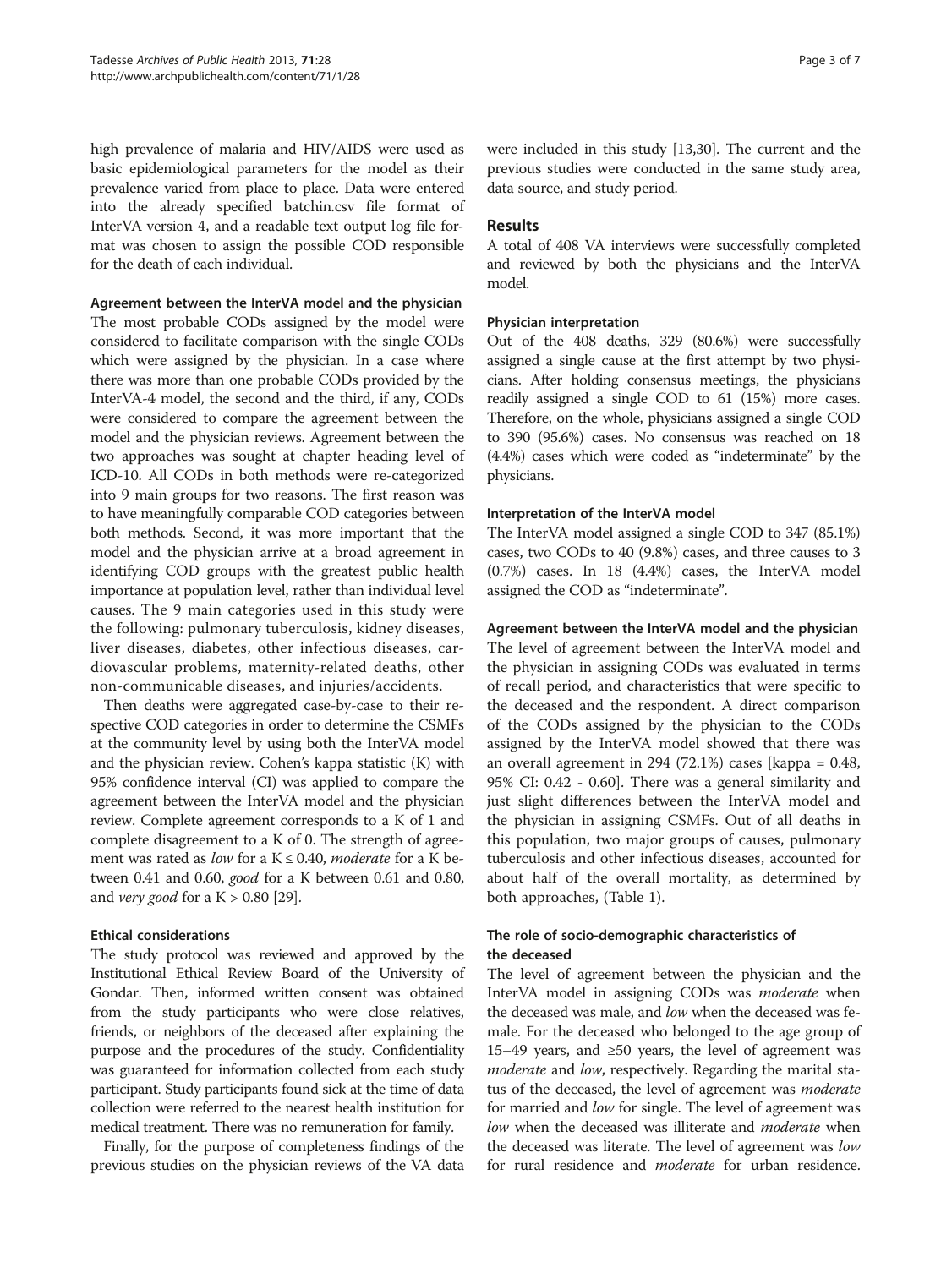<span id="page-3-0"></span>Table 1 Proportion of CSMFs by the physician and by the InterVA model in Dabat, Ethiopia from 01 January 2010–15 February 2012

|                 | <b>CSMFs</b>                    | By physician  | <b>By InterVA</b> |
|-----------------|---------------------------------|---------------|-------------------|
|                 |                                 | $N = 408$ (%) | $N = 408$ (%)     |
| 1.              | Pulmonary tuberculosis          | 94 (23.0)     | 120 (29.4)        |
| 2.              | Kidney diseases                 | 24 (5.9)      | 13(3.2)           |
| 3.              | Liver diseases                  | 34(8.3)       | 20 (4.9)          |
| 4               | Diabetes                        | 34(8.3)       | 17(4.2)           |
| 5.              | Other infectious diseases       | 84 (20.6)     | 93 (22.8)         |
| 6.              | Cardiovascular problems         | 41(10.1)      | 31(7.6)           |
| 7.              | Maternity-related deaths        | 11(2.7)       | 8(2.0)            |
| 8.              | Other non-communicable diseases | 40 (9.8)      | 47 (11.5)         |
| 9.              | Injuries/accidents              | 49 (12.0)     | 41 (10.0)         |
| 10 <sub>1</sub> | Indeterminate                   | 18 (4.4)      | 18(4.4)           |

Regarding the occupational status of the deceased, the level of agreement was low for farming occupation and government/private employment. The level of agreement was low when the family size of the deceased was 1–4 people and moderate when it was ≥5 members. For deaths that occurred at home, health facility and other places, the level of agreement was low, moderate and moderate, respectively (Table 2).

#### The role of recall period

The level of agreement between the physician and the InterVA model in assigning CODs was low for a recall period of  $\leq 1$  year and *moderate* for a recall period of  $>1$  year, (Table [3](#page-4-0)).

#### The role of the characteristics of the respondent

When the relation of the respondent to the deceased was parent/marital partner, other relative and unrelated, the level of agreement between the physician and the InterVA model in assigning CODs was moderate, low, and moderate, respectively. The level of agreement was low when the respondent lived with the deceased and good, otherwise. It was low when respondents had medical information about the disease condition of the deceased and *moderate* when they didn't, (Table [3](#page-4-0)).

## **Discussion**

In this study, the role of the socio-demographic characteristics of the deceased, recall period, and characteristics of respondents in influencing the level of agreement between the physician and the InterVA-4 model in assigning CSMFs at the population level was evaluated and found to be significant. A moderate level of agreement was found between the model and the physician in establishing all CODs [kappa = 0.48, 95% CI: 0.42 - 0.60]. Almost a similar finding was observed in a previous literature [[31](#page-6-0)]. This indicated

the temporal and spatial consistency of the model for establishing cause-specific mortalities.

The level of agreement between both approaches was low when the deceased was female as compared to when the deceased was male in this population. This could be explained by the low educational attainment combined with the poor health-seeking behavior of females [[27,32](#page-6-0)-[34\]](#page-6-0) which might significantly influence correct symptom characterization of their illness conditions which in turn could possibly lead to wrong conclusions of the COD. Regarding the age of the deceased, a low level of agreement was observed for cases older than 50 and above as compared to younger ages. This could be justified by the simultaneous occurrence of multiple illness conditions with overlapping symptomatic nature as a result of age which might significantly influence the likelihood of COD assignment by both approaches. A low level of agreement was observed when the deceased

Table 2 Agreement between physicians and InterVA model CODs allocation by socio-demographic characteristics of deceased in Dabat, Ethiopia

| Variables number           | Number | % agree | Kappa (95% CI)      |
|----------------------------|--------|---------|---------------------|
| Sex                        |        |         |                     |
| Male                       | 186    | 62.9    | $0.46$ $(0.4, 0.6)$ |
| Female                     | 222    | 56.8    | $0.32$ $(0.2, 0.4)$ |
| Age in years               |        |         |                     |
| 15-49                      | 127    | 67.7    | 0.59(0.5, 0.7)      |
| 50-64                      | 140    | 57.1    | 0.25(0.2, 0.4)      |
| $\geq 65$                  | 141    | 54.6    | 0.37(0.3, 0.5)      |
| <b>Marital status</b>      |        |         |                     |
| Single                     | 83     | 58.5    | 0.36(0.3, 0.5)      |
| Married                    | 325    | 63.9    | $0.56$ $(0.5, 0.7)$ |
| <b>Educational status</b>  |        |         |                     |
| Illiterate                 | 308    | 59.1    | 0.38(0.3, 0.5)      |
| Literate                   | 100    | 61.0    | $0.43$ $(0.3, 0.5)$ |
| Residence                  |        |         |                     |
| Rural                      | 306    | 59.8    | $0.36$ $(0.3, 0.5)$ |
| Urban                      | 102    | 58.8    | $0.44$ $(0.3, 0.5)$ |
| <b>Occupational status</b> |        |         |                     |
| Farmer                     | 298    | 58.8    | $0.42$ $(0.3, 0.5)$ |
| Gov't/private employee     | 110    | 61.8    | 0.41(0.3, 0.5)      |
| Family                     |        |         |                     |
| $1 - 4$                    | 282    | 58.9    | 0.37(0.3, 0.5)      |
| $\geq$ 5                   | 126    | 61.1    | $0.46$ $(0.4, 0.6)$ |
| Death place                |        |         |                     |
| Home                       | 336    | 55.7    | 0.36(0.3, 0.5)      |
| Health facility            | 32     | 62.5    | 0.50(0.3, 0.7)      |
| Other                      | 40     | 90.0    | 0.54(0.2, 0.8)      |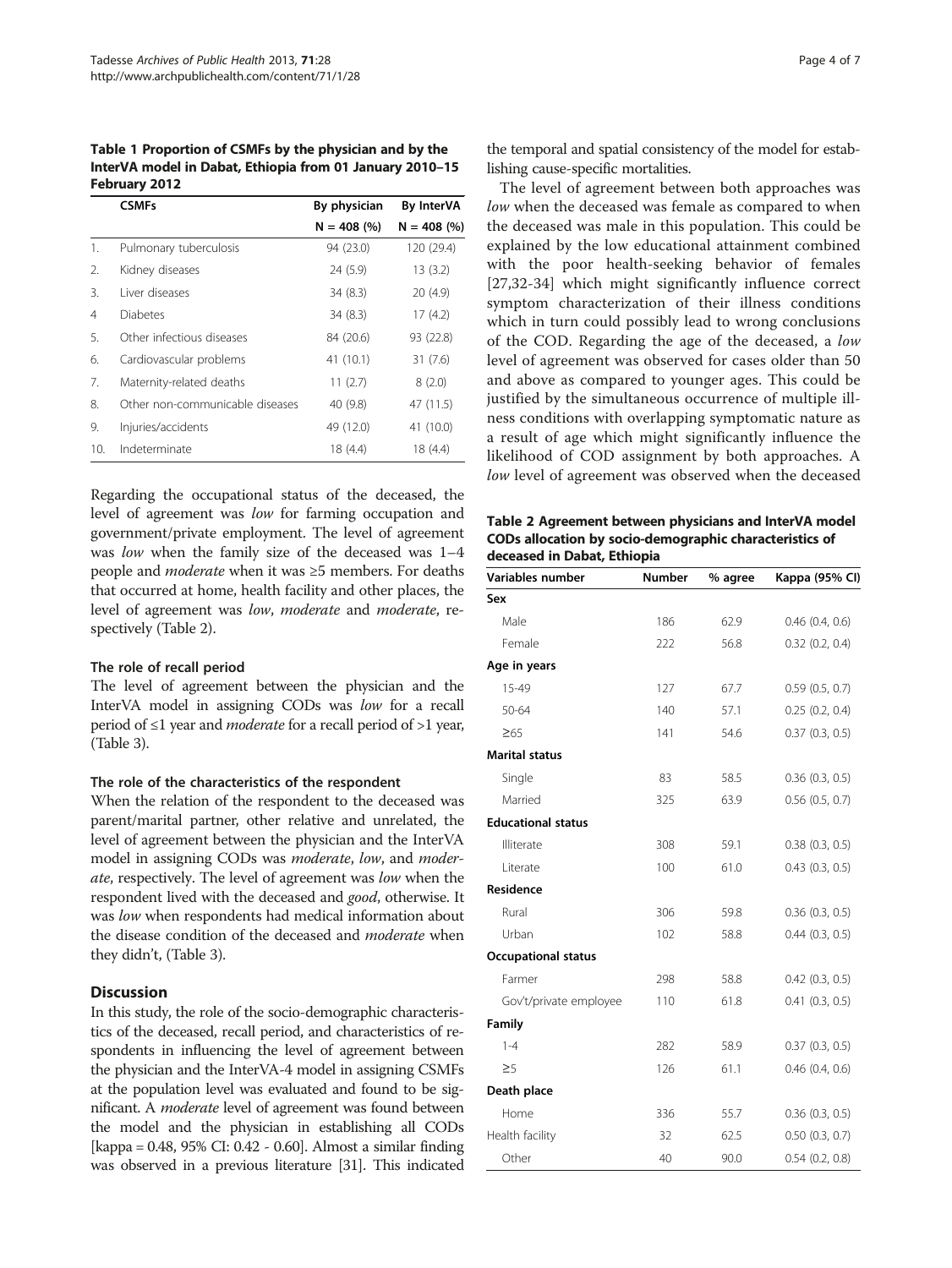<span id="page-4-0"></span>Table 3 Agreement between physicians and InterVA model CODs allocation by recall period and characteristics of respondent in Dabat, Ethiopia from 01 January 2010–15 February 2012

| Variables                          | <b>Number</b> | % agree | Kappa (95% CI) |
|------------------------------------|---------------|---------|----------------|
| Recall period                      |               |         |                |
| $<$ 3 months                       | 54            | 61.1    | 0.19(0.0, 0.4) |
| 4-6 months                         | 68            | 57.3    | 0.32(0.2, 0.4) |
| 7-12 months                        | 72            | 59.7    | 0.27(0.2, 0.4) |
| 13-18 months                       | 116           | 62.9    | 0.53(0.4, 0.6) |
| 19-25 ½ months                     | 98            | 56.1    | 0.44(0.3, 0.5) |
| <b>Respondent relation</b>         |               |         |                |
| Parent/marital friend              | 180           | 61.7    | 0.42(0.3, 0.5) |
| Other relative                     | 172           | 55.2    | 0.33(0.2, 0.4) |
| Unrelated                          | 56            | 66.1    | 0.51(0.3, 0.7) |
| <b>Respondent live with status</b> |               |         |                |
| Yes                                | 383           | 61.6    | 0.35(0.3, 0.5) |
| No                                 | 283           | 58.7    | 0.41(0.3, 0.5) |

was single as compared to married. This could be due to the fact that single people usually make infrequent and loose social interactions with the society. As a result, respondents could fail to correctly characterize the event responsible for the death when they are interviewed. Consequently, this might lead to confusion during COD assignment. There was a low level of agreement when the deceased was illiterate as compared to literate. The possible explanation for this could be that illiterate people seldom understand and explain their illness conditions correctly to their relatives which might significantly contribute to the low level of agreement between the physician and the InterVA model in assigning CSMFs at the population level. For rural residents, the level of agreement between the physician and the InterVA model was low compared to urban dwellers. This could be due to the fact that rural people in developing countries rarely seek appropriate modern medical services to correctly characterize their illness conditions although they suffer from multiple illness conditions with overlapping symptoms which might be responsible for the low level of agreement between the physician and the InterVA model. The reason for the low level of agreement between the physician and the InterVA model when family size of the deceased was 1–4 people might be that the low frequency of social contacts made by the deceased during their illness with the few family members who are already engaged in busy daily activities could directly impair their ability to correctly characterize the illness condition of the deceased when they are interviewed. Consequently, the physician and the InterVA model could reach an agreement on only few CODs. A low level of agreement was observed when the place of death was the home as

compared to death at a health facility and other places. This could be explained by the fact that the majority of the people in the study area were illiterate who used more local terms to characterize the death event which could lead the two approaches to reach different conclusions.

Currently, a wide range of recall periods from the time of death to the interview is used in VA. Some perform interviews as soon as possible after death while others visit the household of the deceased after a minimum of four weeks to allow attendants an adequate mourning period. The maximum recall period varied from six months to an indefinite period. The effects of recall may differ depending on the context, characteristics and demographics of the deceased [[35](#page-6-0)]. Validation studies confirmed that a recall period ranging from 1 month to 2 years is generally thought to be acceptable [\[36,37](#page-6-0)]. This study supports this finding on the ground that the level of agreement between the physician and the InterVA model in assigning CODs increased as the recall period got longer and longer. This could be so because as the time between the interview and death increased, there would be a decrease in respondent related bias enabling the respondent to characterize the death event freely. This could consequently improve the level of agreement between the two approaches in assigning the COD.

In this study, a low level of agreement between the physician and the InterVA model in assigning CODs was observed when the relation of the respondent with the deceased was other relative (son, daughter, brother, sister, uncle, ant) as opposed to parent/marital partner, and unrelated. The reason for this could be that other relatives would not spend most of their time with the deceased during their illness and try to characterize the illness condition wrongly when they are asked to explain the death event. This would consequently lower the level of agreement between the approaches in assigning the COD. Unlike this, parents/marital partners are more likely to spend most of their time with the deceased during their illness and as a result could explain the death event more accurately which may lead to an improved level of agreement in assigning the COD. Unrelated respondents rarely introduce respondent related bias when they are asked to explain the death event. This could contribute to the increased level of agreement between the approaches in assigning the COD. The reason for the low increase in the level of agreement when respondents lived with the deceased might be due to the influence of respondents' traditional understanding and stereotyped way of characterizing the illness condition responsible for the death event. The level of agreement between the physician and the InterVA model in assigning CODs was observed to be low when the respondents had medical information about the disease condition responsible for the death event. The possible explanation for this could be that respondents who had medical information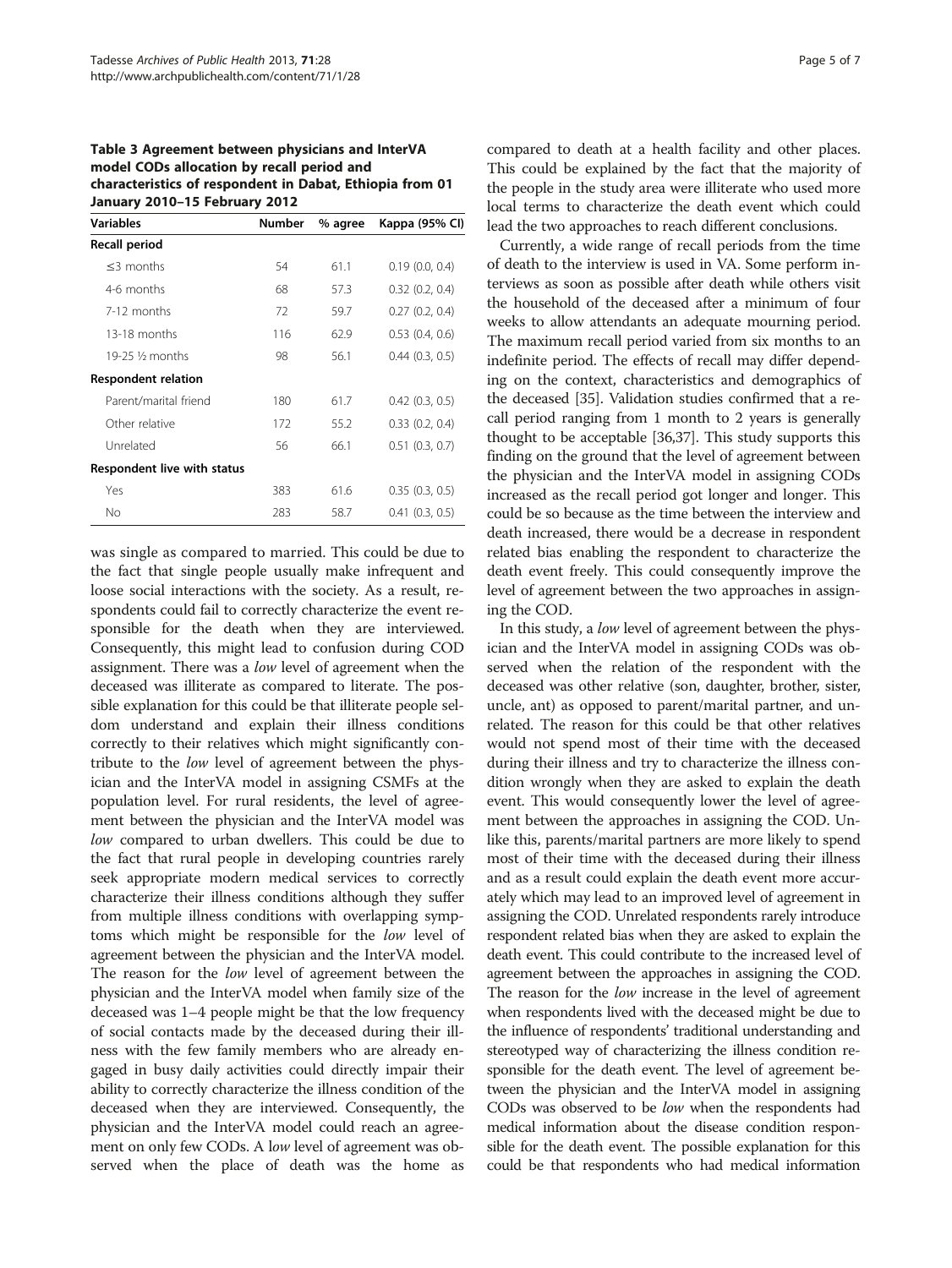<span id="page-5-0"></span>stick only to naming the specific-cause of death, ignoring the other indicators responsible for the death event when they were interviewed. This could affect the validity of the physician and the InteVA model differently.

The possible limitation of this study could be that the influence of the respondent's age, sex, marital, occupational, and educational status on the level of agreement between the two approaches was not evaluated. Contextually and demographically sensitive VA studies should be conducted to address these gaps.

#### Conclusion

In this study, a low level of agreement was observed between the InterVA-4 model and the physician in assigning CODs when the deceased was female, 50 and above years old, single, illiterate, rural dweller, belonged to a family of 1–4 people living together, and died at home. This was also true when the recall period was  $\leq 1$  year, and the respondent was a relative other than parent/marital partner, lived with the deceased, and had medical information. Therefore, in addition to providing adequate training to data collectors on how to select interviewees and elicit the right indicators of the COD responsible for a particular death, VA researchers should choose the appropriate recall period in order to generate high quality data to be used by the InterVA model. These techniques significantly contribute to the process of identifying the actual underlying CODs in the population, and may thus serve to promote informed health policy decisions in resource-poor settings.

#### Competing interests

The author declares that he has no competing interest.

#### Authors' contributions

ST was entirely responsible for this paper.

#### Acknowledgements

The author wishes to thank the University of Gondar for funding this study. He acknowledges the Dabat District Health Office for logistic and administrative support, and data collectors for their support in making this study possible. Also, he extends his appreciation to Dr. Dagnachew Yohannes and Dr. Girma Lobe for assigning the causes of deaths for all the VA data. Finally, his deepest gratitude goes to the families in Dabat who participated in this study.

#### Received: 13 April 2013 Accepted: 14 October 2013 Published: 6 November 2013

#### References

- 1. Setel PW, Macfarlane SB, Szreter S, Mikkelsen L, Jha P, et al: A scandal of invisibility: making everyone count by counting everyone. Lancet 2007, 370:1569–1577. doi: 10.1016/S0140-6736(07)61307-5.
- Byass P: Who needs cause-of-death data? PLoS Med 2007, 4(11):333. doi: 10.1371/journal.pmed.0040333.
- 3. Fottrell E: Dying to count: mortality surveillance in resource-poor settings. Glob Health Action 2009, 2:10. doi: 3402/gha.v2i0.1926.
- Fottrell E, Byass P: Verbal autopsy: methods in transition. Epidemiol Rev 2010, 32:38–55. doi: 10.1093/epirev/mxq003.
- Coldham C, Ross D, Quigley M, Segura Z, Chandramohan D: Prospective validation of a standardized questionnaire for estimating childhood mortality and morbidity due to pneumonia and diarrhoea. Trop Med Int Health 2000, 5:134–144. doi: 10.1046/j. 1365–3156.2000.00505.x.
- 6. Soleman N, Chandramohan D, Shibuya K: Verbal autopsy: current practices and challenges. Bull World Health Organ 2006, 84:239–245. doi: 10.2471/ BLT.05.027003.
- 7. Ronsmans C, Vanneste AM, Chakraborty J, Ginneken JV: A comparison of three verbal autopsy methods to ascertain level and causes of death in Matlab Bangladesh. Int J Epidemiol 1998, 27:660–6. doi: 10.1093/ije/27.4.660.
- 8. Todd JF, De Francisco A, Dempsey TJO, Greenwood BM: The limitations of verbal autopsy in a malaria endemic region. Ann Trop Paediatr 1994, 14:31–36. PubMed: 7516132.
- 9. Vergnano S, Fottrell E, Osrin D, Lewycka S, Costello A, et al: Adaptation of a probabilistic method (InterVA) of verbal autopsy to improve the interpretation of cause of stillbirth and neonatal death in Malawi, Nepal, and Zimbabwe. Popul Health Metr 2011, 9:48. doi: 10.1186/1478-7954-9-48.
- 10. Byass P, Kahn K, Fottrell E, Mee P, Collinson MA, et al: Using verbal autopsy to track epidemic dynamics: the case of HIV-related mortality in south Africa. Popul Health Metr 2011, 9:46. doi: 10.1186/1478-7954-9-46.
- 11. World Health Organization: Beyond the numbers: reviewing maternal deaths and complications to make pregnancy safer. Geneva: WHO; 2004.
- 12. Byass P, Huong DL, Minh HV: A probabilistic approach to interpreting verbal autopsies: methodology and preliminary validation in Vietnam. Scand J Public Health Suppl 2003, 62:32–37. doi: 10.1080/ 14034950310015086.
- 13. Tadesse S, Tadesse T: Evaluating the performance of interpreting verbal autopsy 3.2 Model for establishing pulmonary tuberculosis as a cause of death in Ethiopia: a population-based cross-sectional study. BMC Public Health 2012, 12:1039.
- 14. Misganaw A, Araya T, Aneneh A, Hailemariam D: Validity of verbal autopsy method to determine causes of death among adults in the urban setting of Ethiopia. BMC Med Res Methodol 2012, 12:130. doi: 10.1186/1471- 2288-12-130.
- 15. Byass P, Kahn K, Collinson MA, Tollman SM, Fottrell E: Moving from data on deaths to public health policy in Agincourt, south Africa: approaches to analyzing and understanding verbal autopsy findings. PLoS Med 2010, 7(8):e1000325. doi: 10.1371/journal.pmed.1000325.
- 16. Freeman JV, Christian P, Khatry SK, Adhikari RK, Clerq SCL, et al: Evaluation of neonatal verbal autopsy using physician review versus algorithmbased cause-of-death assignment in rural Nepal. Paediatr Perinat Epidemiol 2005, 19:323–331. doi: 10.1111/j.1365-3016.2005.00652.x.
- 17. Quigley MA, Chandramohan D, Rodrigues LC: Diagnostic accuracy of physician review, expert algorithms and data derived algorithms in adult verbal autopsies. Int J Epidemiol 1999, 28:1081–7. doi: 10.1093/ije/28.6.1081.
- 18. Boulle A, Chandramohan D, Weller P: A case study of using artificial neural networks for classifying cause of death from verbal autopsy. Int J Epidemiol 2001, 30(515):520. doi: 10.1093/ije/30.3.515.
- 19. Quigley MA, Chandramohan D, Setel P, Binka F, Rodrigues LC: Validity of data-derived algorithms for ascertaining causes of adult death in two African sites using verbal autopsy. Trop Med Int Health 2000, 5(1):33–39. doi: 10.1046/j.1365-3156.2000.00517.x.
- 20. Fantahun M, Fottrell E, Berhane Y, Wall S, Hogberg U, et al: Assessing a new approach to verbal autopsy interpretation in a rural Ethiopian community: the InterVA model. Bull World Health Organ 2006, 84:204–210. doi: 10.2471/BLT.05.028712.
- 21. Reeves BC, Quigley M: A review of data derived methods for assigning cause of death from verbal autopsy data. Int J Epidemiol 1997, 26(5):1080-1089. doi: 10.1093/ije/26.5.1080.
- 22. Byass P, Fottrell E, Huong DL, Berhane Y, Corrah T, et al: Refining a probabilistic model for interpreting verbal autopsy data. Scand J Public Health 2006, 34:26–31. doi: 10.1080/14034940510032202.
- 23. InterVA 3.2 Model. Available: [www.interva.net](http://www.interva.net). Accessed 2012 February 12.
- 24. Byass P, Fottrell E, Witten KH, Bhattacharya S, Fitzmaurice AE, et al: Revealing the burden of maternal mortality: a probabilistic model for determining pregnancy-related causes of death from verbal autopsies. Popul Health Metr 2007, 5:1. doi: 10.1186/1478-7954-5-1.
- 25. Oti SO, Kyobutungi C: Verbal autopsy interpretation: a comparative analysis of the InterVA model versus physician review in determining causes of death in the Nairobi DSS. Popul Health Metr 2010, 8:21. doi: 10.1186/1478-7954-8-21.
- 26. Tadesse T, Demissie M, Berhane Y, Kebede Y, Markos A: Two-thirds of smear-positive tuberculosis cases in the community were undiagnosed in northwest Ethiopia: population based cross-sectional study. PLoS One 2011, 6(12):e28258. doi: 10.1371/journal.pone.0028258.